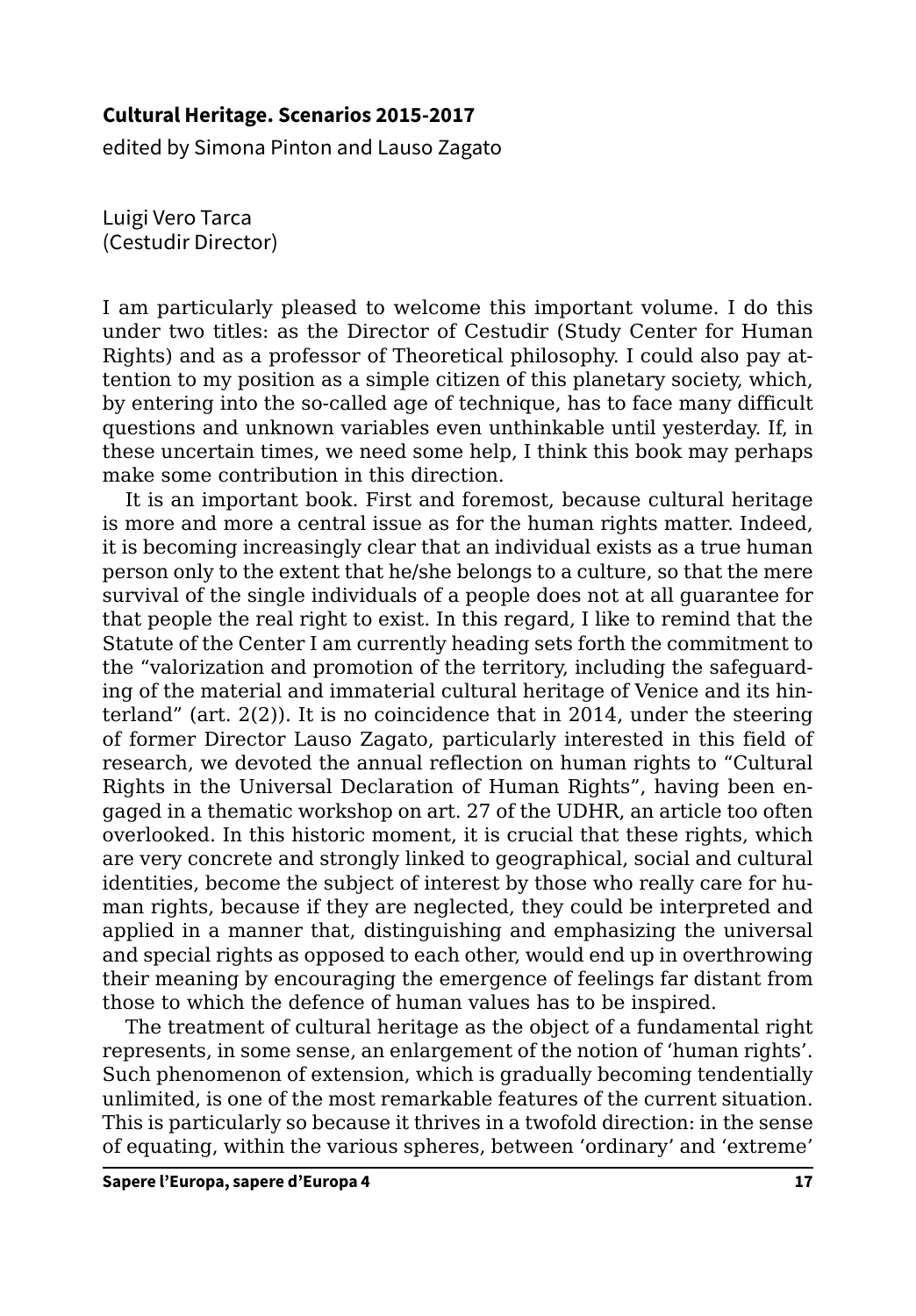cases, on one side, and in the sense of enlarging (or at least of specifying and making explicit) the values that we have to consider as human rights (which is precisely the case for the right to safeguar traditions, including manual ones), on the other side. For example, with regard to the first aspect, gender violence tends to be equated (in the provisions of the Istanbul Convention) to inhuman or degrading behaviour, if not to real torture. As for the second aspect, cultural rights tend to be raised to the rank of primary rights even if they do not immediately touch the body and the lives of people.

All of this obviously involves considerable progress, even though it is exposed, as it is inevitably for every human experience, to risks. We understand this aspect if we pay attention to what is an essential feature of the defence of human rights, which we can summarize in the following way. By identifying fundamental human rights, we intend to set some points that are assumed as unquestionable, both in negative and in positive terms. For example, in the negative, slavery and torture are forbidden, while, in the positive, good and satisfactory working conditions (but also rest, leisure, education, health and so on) are guaranteed. In other words, on a lot of things human beings can be distant, and even in contrast, from each other, but there are some steady, fixed elements that are undeniable values for all of them. So, if we are able to keep our eyes fixed on these points and to assume them as a reference system, we will be sure to travel, albeit perhaps with some clutters, in the right direction.

Now, by equating (at least tendentially) even weaker rights to those that constitute the strong core of human rights having the character of indisputability and therefore of universality, while at the same time extending the field of what is considered a human right, we run into the risk to weaken the borders, thus compromising the incontrovertible and absolutely binding nature of fundamental rights. This dynamic, moreover, represents a specific feature of our time, when all of what has previously been considered undeniable appears to fail and, conversely, even worth aspects once considered marginal assume the role of fundamental values. In short, we can understand here – in the loss of a stark distinction between what is *a priori* and what is *a posteriori*, between what is valid *de jure* and what is valid *de facto*, *i. e.* between what is considered fair by everyone and what simply menages to impose on everyone – a distinctive trait that is typical of our age, with all its propulsive pushes but also its own unknown aspects and dangers.

These are extremely delicate and complex issues, which can be tackled in a productive way only by keeping in mind the various levels within which these issues move. One of the great merits of this book is to make an important contribution in this direction. This is due to the capacity to hold together, in a sensible and rigorous manner, many heterogeneous levels of reasoning. And for that we thank the promoters of the venture, today